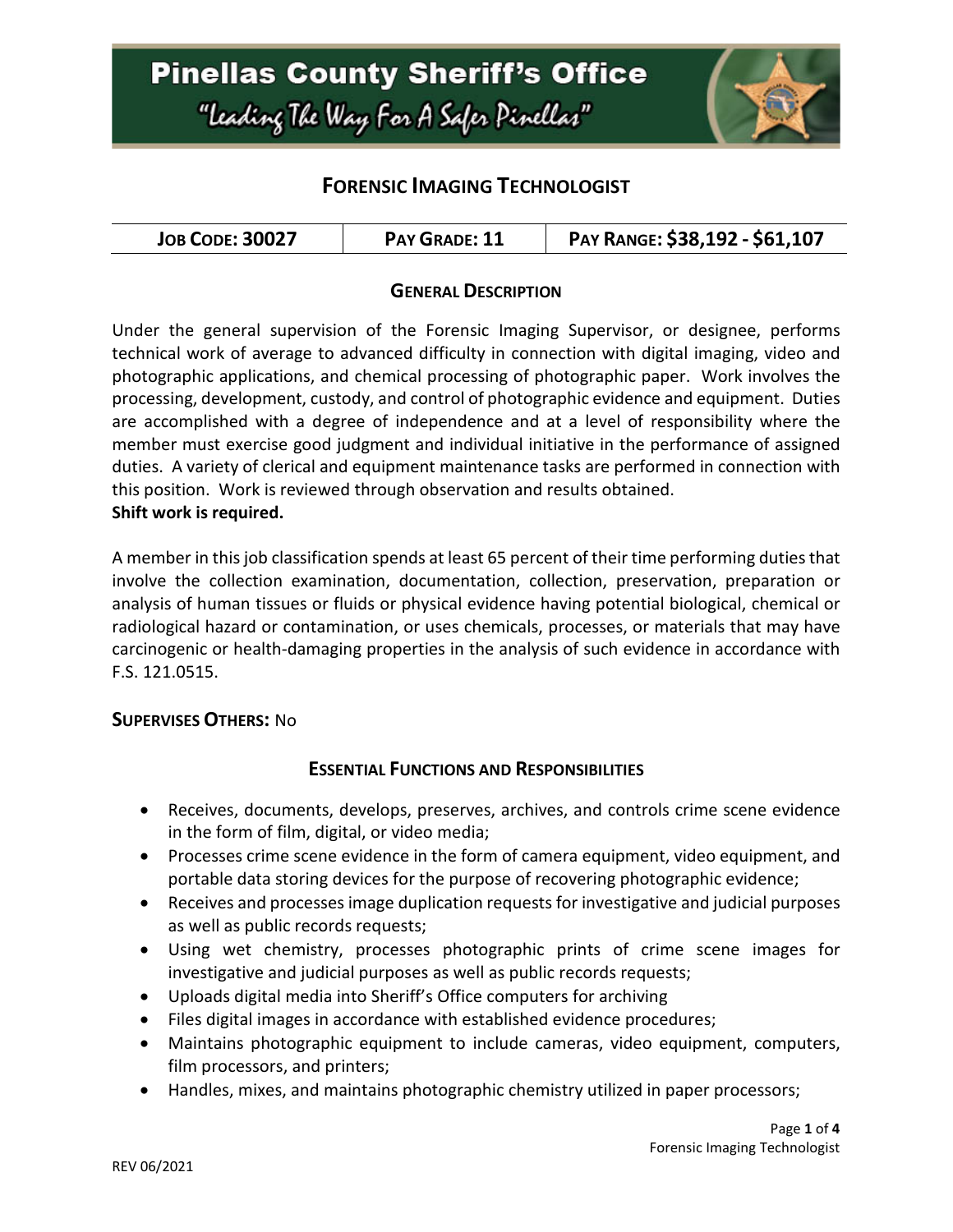# **Pinellas County Sheriff's Office** "Leading The Way For A Safer Pinellar"



- Maintains photographic index files to include CDs and film negatives;
- Keeps accurate records for statistical evaluation of workload;
- Enhances photographic images for investigative purposes and judicial presentations;
- Assists with inventory control of supplies and equipment;
- May be required to testify in judicial proceedings on procedures relating to the handling, processing, archiving, and preservation of photographic evidence;
- Participates in Sheriff's Office recruitment and community relations activities as directed

Regular and reliable attendance is required as an essential function of the position.

This position may be considered essential and, in the event of an emergency or natural disaster, may be required to work.

This list is not intended to be all-inclusive, and you may not be responsible for every item listed. The employer reserves the right to assign additional functions and responsibilities as necessary.

#### **QUALIFICATIONS**

- Graduation from an accredited college or university with an Associate's Degree in Photography, Forensic Science or closely related field AND
- Three (3) years practical experience in video, photography, computer science, and evidence processing
- Or equivalent combination of education and experience
- Must possess a valid Florida driver's license

## **KNOWLEDGE, SKILLS, AND ABILITIES**

- Knowledge of methods used in preserving and packaging physical evidence
- Knowledge of and competency in computer science
- Knowledge of and competency in photo lab processing of color prints
- Knowledge of and competency in the uploading, filing, and printing of digital images
- Ability to understand and carry out oral and written instructions
- Ability to express oneself clearly, concisely and effectively both orally and in writing
- Ability to give qualifying testimony in the field of photography, digital imaging and computer science
- Ability to handle and mix toxic chemicals in accordance with manufacturers' instructions, Sheriff's Office policies, and recommended or mandated safety procedures
- Skills in performing simple clerical procedures and practices
- Knowledge of regulations and procedures of the Pinellas County Sheriff's Office
- Time management and interpersonal skills
- Ability to perform all functions of the job classification without posing a direct threat to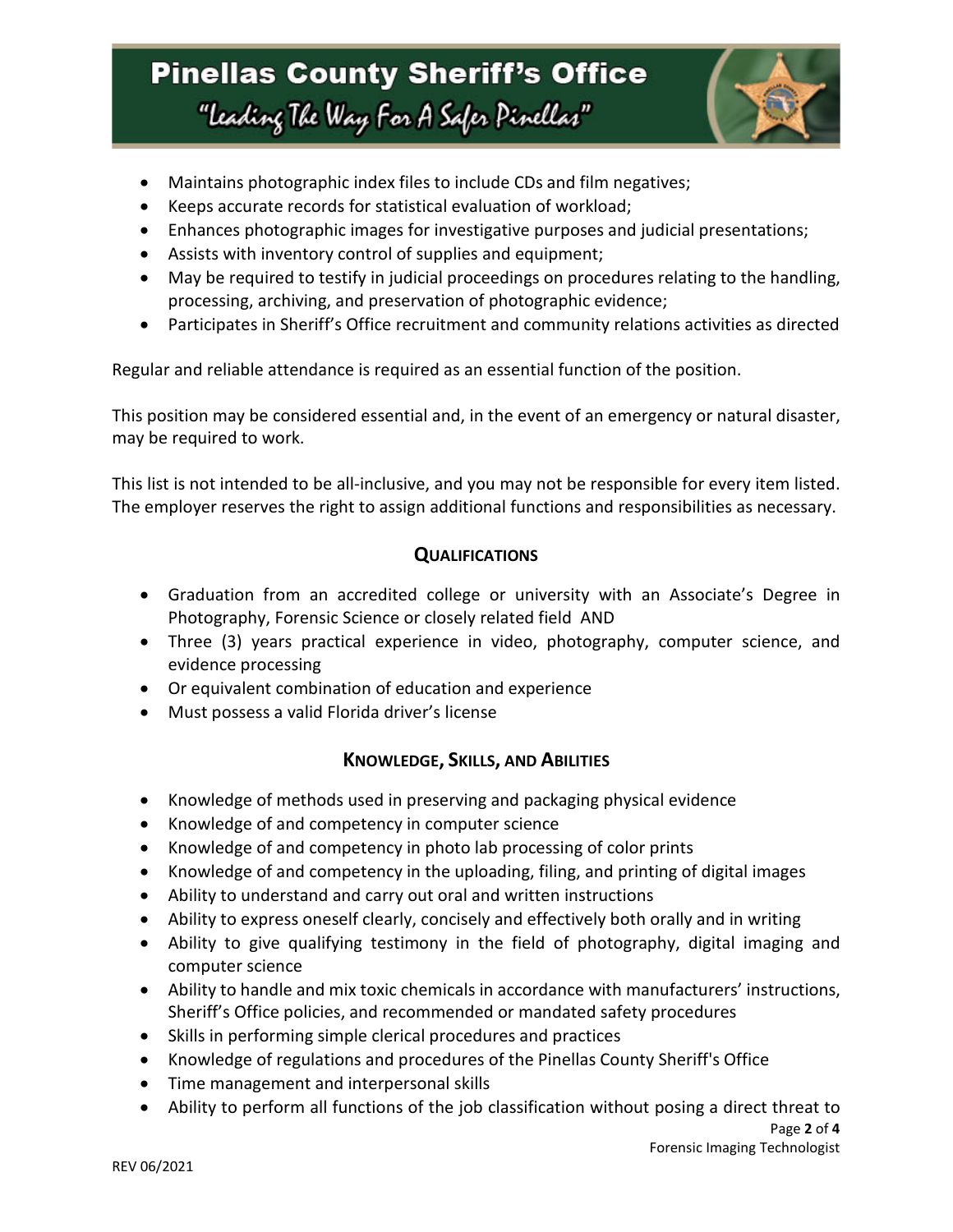# **Pinellas County Sheriff's Office** "Leading The Way For A Safer Pinellar"



the health or safety of other individuals in the workplace

## **PHYSICAL ABILITIES**

The physical abilities listed below are requirements to perform the essential functions and responsibilities.

- Visual acuity of 20/30 vision standard in each eye; if corrective lenses must be used to satisfy 20/30 vision standard, uncorrected vision should be no worse than 20/100 in each eye. Must be able to properly identify and differentiate colors.
- Hearing acuity, single hearing levels should not exceed 25 decibels at either 500, 1000, or 2000 Hz nor exceed 30 decibels at 3000 Hz frequencies in each ear.
- Ability to climb stairs, steps, and expandable ladders, while carrying necessary equipment.
- Sit up to 8 hours per day
- Stand up 3 hours per day
- Walk up to 1 hour per day
- Drive up to 1 hour per day
- Occasionally lift up to 75 lbs.
- Frequently reach
- Occasionally crawl, bend, squat, climb, kneel, or twist